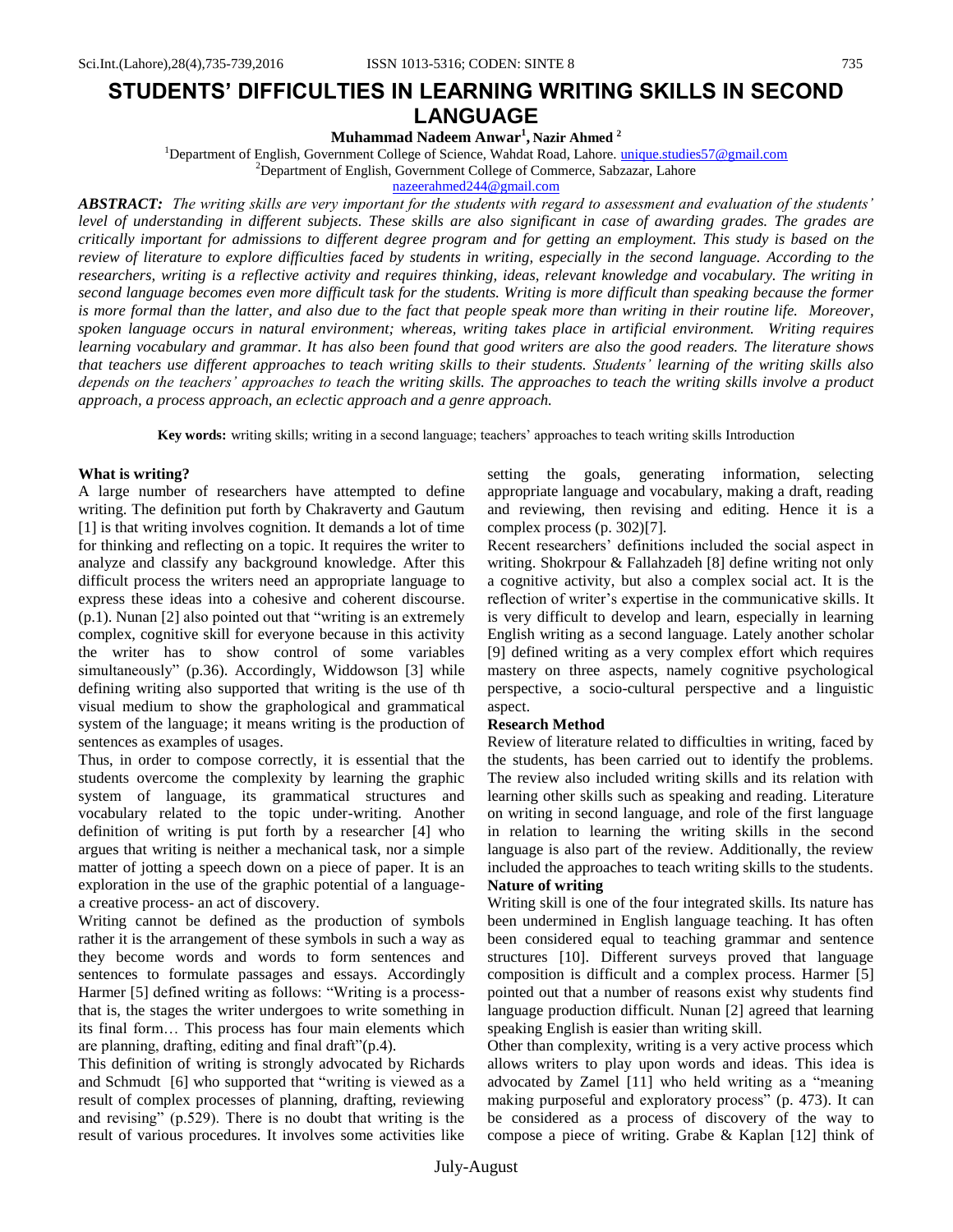writing as a "technology" and this technology must be learnt after a continuous practice (p.6).

Language transfer is another aspect through which nature of writing can be determined. According to a scholar [13], writers transfer writing abilities and strategies from their first language to their second language. In this regard Jones and Tetroe's study as cited in [13] reported that "weaker writers" failure to use writing strategies in English was based on their failure to use these strategies in their first language". Contrary to this viewpoint is the opinion put forth by Blanchard & Root [14] who argued that writing was like the art of driving a car. If one knows the art of driving, one may know the driving rules of that country, but if he is to drive in another country one may not know all the rules. Same is the case with languages. The conventions of language may change from one to another.

# **Purposes of writing**

According to Coffin et al., [15] students compose writing for a number of reasons such as to be assessed, to develop their critical thinking skills, to help their understanding and memory, to broaden their learning beyond the classroom, to enhance their communicative skills, and to be prepared as future professionals in different fields of knowledge. In Pakistani context BS honour students mostly write for summative assessment purposes. Although students have to take mid-term tests yet its weightage is limited to 25% which does not allow teachers to assess students' essay-writing ability comprehensively.

# **Rationale behind writing**

In our everyday life we speak more than writing. In terms of frequency, Mc Donough & Shaw [16] supported the view that most people talk and listen more than they actually write. It shows that people write less in the real world, they have even fewer chances to do so in a second language. But this does not mean that the writing has a very insignificant role. People do writing because of its wide range of variety. Harmer [5], in this regard, stated that writing is used for a wide variety of purposes so it is produced in various forms.

While commenting upon the reasons for writing, Raimes [17] draws our attention to some significant ones. Firstly, through writing learners can use new and unseen structures or words no matter if these are right or wrong. Secondly, writing provides a sense of involvement in the new language to the learners. They can express their ideas, use their eyes and so they feel themselves associated with the new language. Thirdly, writing is done because it provides chances of cognition. The learners find out new ways and techniques to write and express themselves. They also learn the ways to get appropriate words or structures while writing. This means that the educational purpose of writing is to make the learners expert in expressing, ordering and communicating their ideas effectively.

However, this is not the ultimate purpose of writing. According to Hedge [18] the aim of successful writing is not only producing clear and correct sentences but also to write accurately and creatively. The teachers' purpose is to make writing process creative and stimulating so that the students feel at ease with writing. Their aim is to enlighten the relationship of writing with other skills [19].

**Writing and speaking skills**

Although writing and speaking skills are productive skills yet they are different. O"Grady et al., [20] argued that both the skills have differences. Spoken language is acquired in a natural environment while writing is taught and learnt in an artificial classroom environment. Contrary to it is the viewpoint of Robins [21] who said that both the skills are two ways of linguistic communication. A similar point was stated by Brown and Yule [22] who stated that "the written language is burdened with heavy vocabulary, grammatical structures, connectors, syntax etc. whereas spoken language is simpler and less elaborated (p.28).

While commenting on the differences between writing and speaking Raimes [23] claimed that speaking is extempore and unplanned whereas writing is well-planned and requires people to take time before composing any piece of writing. Another difference is of formality. Writing is formal and compact while speaking is not formal. It is repetitive and includes a lot of pauses, use of phrases, etc. As far as connectors are concerned, in speaking, they are simple such as 'and', 'but' etc. while in writing complex connectors are used. Writing also includes the problems of punctuation and capitalization while speaking manifests no such problems.

Nunan [2] referred to writing as "de-contextualized" while speaking is "contextualized". It means while writing the writer is normally away from the person he is addressing to. He has to infer the reader"s knowledge and level of understanding and then add or omit certain points in his text. On the other hand, in speaking this is not the case. In speaking the speakers are very close to their listeners so they have no chance to alter their spoken words.

Harris [24] has given a detailed description of the differences between speech and writing. He categorized these differences into "situation, grammatical choices and lexical density". Harmer [5] commented upon these differences in terms of their forms in the process that writers and speakers go through to produce language. He enumerated almost six differences, namely time and space, participants, notion of process etc.

#### **Writing and reading skills**

Writing is productive while reading is a receptive skill. Although both are different, yet they are interrelated and have the same objective i.e. learning. Both the skills are linked with language and communication of ideas. Hyland [25] rightly said "writing together with reading, is a central aspect of literacy" (p.53). It means to be a literate person, it requires proficiency in both the skills. The results of the research by Charge & Taylor, [26]; Eisterhold, [27]; as cited in Sadek, p.200 [28]) show that a strong connection exists between these two skills.

Explaining the nature of connection between reading and writing skills Eisterhold [27], as cited in Sadek, p.233 [28]) concluded that reading serves as input for writing. He said that better writers tend to be better readers and vice versa. This viewpoint had already been mentioned by (Stotsky, [29], as cited in Kroll, p.88 [30]).

#### **Theory and research in writing**

Knowing the theoretical background of writing is of great value to understand the basic beliefs and practices related to writing. As Ferris & Hedgcock [31] persuaded us to look at theory, not as abstract and distant from the challenges novice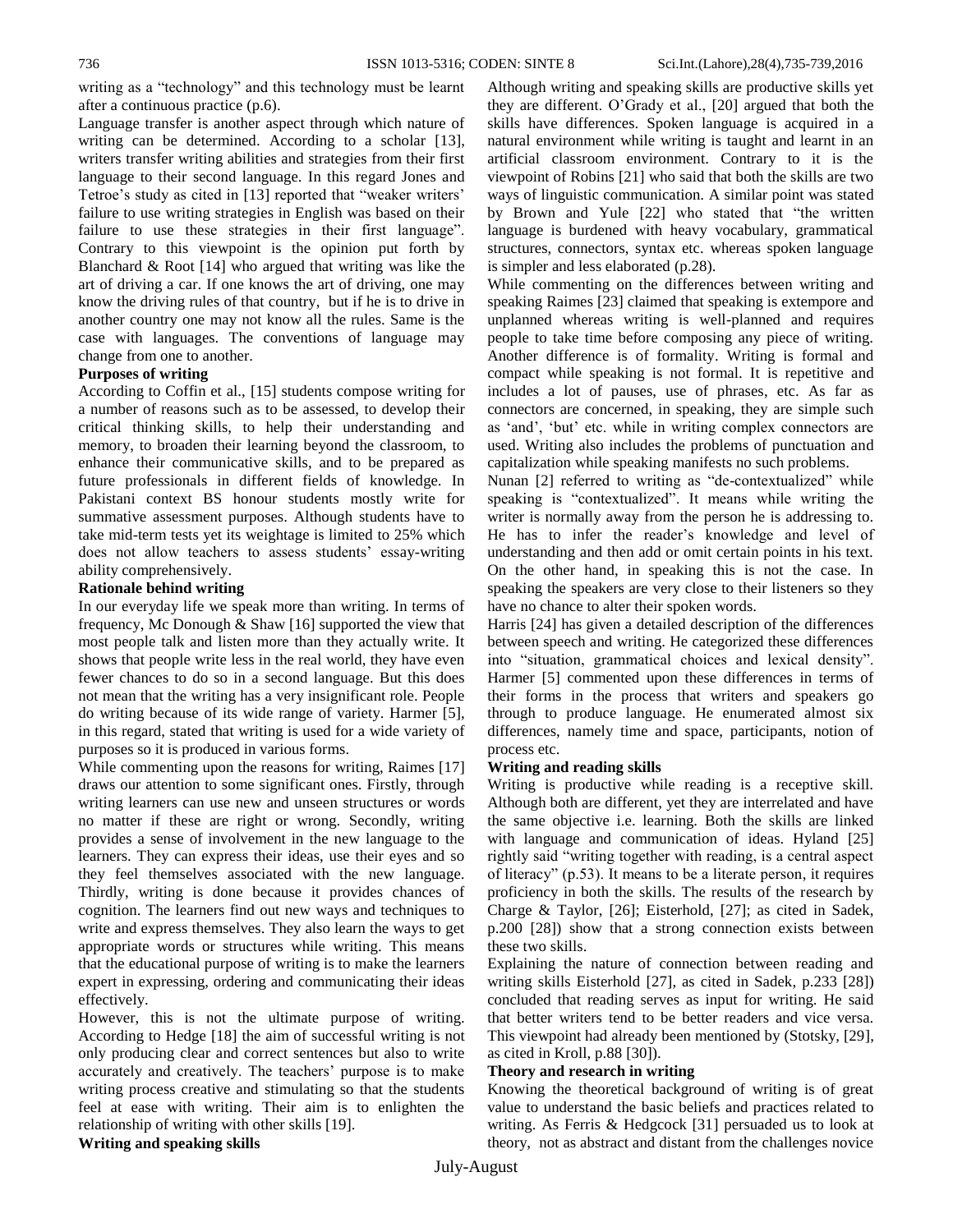and expert teachers encounter, but as an enormous practical value. The researches of Cumming, [32]; Leki, 2000 [33]; Matsuda, [34], [35]; and Raimes, [36] gave views into the different ways writing theory and practice originated and reached its current position.

Ferris & Hedgcock [31] threw light on the point that L2 writing lacks a conclusive theory and research that could be used as a base. It is a fact that there is a huge corpus of research of L2 writing, yet it lacks a coherent and consistent undertaking of "how people actually learn to compose in a second language" (p.57) [37]. Ferris & Hedgcock (2004) [31] comes up with five categories of these theories and researches.

Firstly, discursive or traditional form of theory emerged in 1960s. It linked writing approaches to the audio-lingual method in second language teaching. In this method the focus is on mimicry, memorization of set phrases. Repetitive drills are frequently used. Writing is learnt through reinforcement of oral patterns [38]. In this period the focus was on controlled composition where students were asked to copy short written pieces of composition [39] & [40]. Secondly, expressionism and cognitivism theory came around 1976. According to Cumming[32]; Manchon, [41]; Ransdell & Barbier, [42] the focus of writing is the scrutiny of the cognitive strategies and meta-cognitive process that the writers use while they plan, draft, revise and edit their compositions.

Thirdly, in 1980s theory of disciplinary content and discursive practices shifted the focus of writing on content. Students of English for Academic Purposes (EAP) and English for Specific Purposes (ESP) courses were helped with language of their thinking processes and the structures or shape of content [43]. Fourthly, in the same decade theory of social constructionism came in partial reaction to the approaches of discursive practices. In this approach the focus shifted from writer centered approaches to reader and discourse-based frameworks for writing English as a second language. This writing approach asks students for anticipating, satisfying and even challenging the demands of readers in writing process (Flower, [44]: Flower, Long & Higgins, [45]: Pennycook, [46]; Hyland, [25]).

Finally, the theory of socio-political issues and critical pedagogy got popularity in 1990. The theory of social constructionism was charged that it ignored the effects of writing in and outside academic settings which paved the way for the focus theory in which the focus shifted from readers to socio-political issues [48].

# **Approaches to teach writing skills**

Following are some of the approaches which are used by teachers to teach writing skills to the students:

# **Product approach**

In the history of pedagogic reforms one of the oldest approaches is the product approach which focuses on finished written products of the students. The distinguished feature of this approach is its attention on accuracy. As said by Nunan [2] "the teacher who adopts this approach makes sure that the end product is grammatically correct". To add to this Mc Donough & Shaw [16] argued that product approach can be considered as a traditional way to teach writing. Its main focus is on corrections and reinforcement of grammar.

Moreover, this approach makes the teacher judge the finished products of the students. Error detection also falls in this approach. Teachers find out the errors committed by the students and try to eliminate them (pp. 20-22)[48].

#### **Process approach**

When the product approach could not provide fruitful results to composition writing more attention was given to the process of writing. Resultantly, this led to a shift towards what is called the process approach which considers writing as a complex, cognitive, recursive and evolving process. Six stages of writing process are: determining the topic, taking account of readers, editing, proof reading and revising [49]. In the words of Zeng [50] process sees writing as a complicated cognitive process and it has multiple stages like pre-writing, drafting, revising and editing. But some drawbacks have also been attached to this approach. It does not focus on the variety and differentiation of the process of writing, specifically social context [51].

## **Genre approach**

The genre approach is considered one of the important approaches of writing. A genre is a text which may be in the form of spoken or written. It has a particular purpose in a particular context and is written under some proper conventions. The basic spirit behind this approach is that the writers do not compose for pleasure but in different contexts, for different purposes and in different ways [52]. Nevertheless, this approach is not free of drawbacks. According to Paltridge [53] mixing of textual and sociocultural knowledge makes the identification of the exact knowledge a tough target.

# **Eclectic approach**

The eclectic or process genre approach is getting very popular because of its effectiveness in teaching writing skills. This approach is the blend of genre and process approach [54]. This approach is helpful for both the teachers and the students to learn writing skills. It provides students a chance to develop their creativity. It also assists them in understanding the characteristics of target genre[55]. It can be argued that the knowledge of form and language at the same time helps students to know how a particular form functions in a proper context. It can be very beneficial in enhancing learners' proficiency.

However, there is a general disagreement over the issue that there exists a single approach which can enhance writing proficiency of the students. Different approaches suit to different contexts.

# **CONCLUSION**

This study was based on review of literature. The literature regarding the writing difficulties and the factors behind them has been reviewed in detail. The relevant literature has provided an insight into the difficulties students face in writing and the reasons behind those problems.

The writing is more formal than speaking. Another thing is that writing takes place in an artificial environment, and speaking occurs in a more natural environment. The literature shows that good writers are also the good readers. Writing requires knowledge, ideas, vocabulary and grammar. It grows over time with practice. Writing in second language is even greater challenge. There are conflicting views on the role of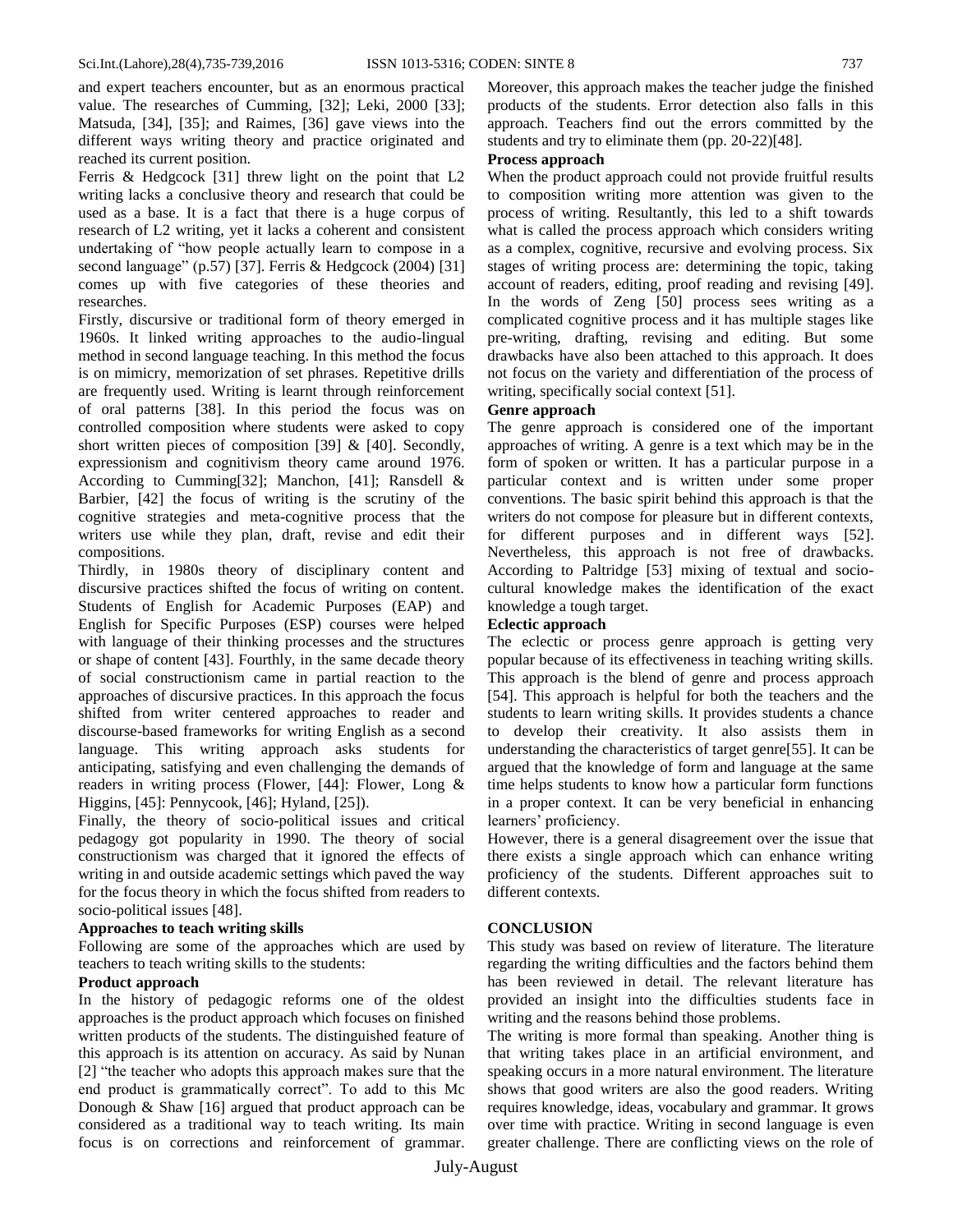first language in learning the second language. It helps in learning the second language, according to some studies, and a hindrance in learning the second language, according to some other studies. The literature also shows that learning to write is influenced by teachers' approaches to teach the writing skills.

## **REFERENCE**

- [1] Chakraverty, A., & Gautum, K. (2000). Dynamics of writing. *Forum, 38(3).*
- [2] Nunan, D. (1989). *Designing tasks for the communicative classroom.* Cambridge: Cambridge University Press.
- [3] Widdowson, H. G. (2001).*Teaching a language as communication.* (12th ed.). Oxford: Oxford University Press.
- [4]Crystal, D. (1999).*The Cambridge Encyclopedia of language .*Cambridge: Cambridge University Press.
- [5] Harmer, J. (2007a). *How to teach for exams*. (3rd ed.). Pearson Education Limited.
- [6] Richard, J. C. & Schmidt, R. (2002). *Longman dictionary of language teaching and applied linguistics*  $(3<sup>rd</sup> Ed)$ . London: Longman.
- [7] Hedge, T. (2000). *Teaching and learning in the language classroom.* Oxford: Oxford University Press.
- [8] Shokrpour, N., & Fallazadeh, M. (2007). A survey of the students and Interns" EFL Writing problems in Shiraz University of Medical Sciences. *Asian EFL Journal, 9(1).*
- [9] Myhill, D. (2009). Becoming a designer: Trajectories of linguistic development. In Bear, R., Myhill, D., Riley, J., Nystrand, M. *The Sage Handbook of Writing Development.* (pp. 402-13). London: Sage Publications.
- [10] Richards, J. C. (1990). *From meaning into words: Writing in a second or foreign language The language teaching Matrix.* Cambridge: Cambridge University Press.
- $[11]$  Zamel, V.  $(1992)$ . Writing one's way into reading. *TESOL Quarterly* 26, 463-85
- [12] Grabe, W., & Kaplan, B. (1996).*Theory and practice of writing.* London & New York: Longman.
- [13] Friedlander, A. (1997).*Composing in English: Effects of a first language on writing in English as a second language. In B.Kroll (Ed.), Second language writing: Research insights for the classroom (pp.109-125).* Cambridge: Cambridge University Press.
- [14] Blanchard, K., & Root, C. (2004).*Ready to write more: from paragraph to essay.* (2nd ed.). Pearson Education, Inc.
- [15] Coffin, C., Curry, M., Goodman, S., Hewings, A., Lillis, T., & Swann, J. (2003). *Teaching academic writing: a toolkit for higher education.* London & New York: Routledge.
- [16] Mc Donough. H., & Shaw, F. (1993). *Materials and methods in ELT*. Oxford: Blackwell.
- critical analysis. *International Journal of English Studies, 1(2), 47-70.*
- [17] Raimes, A. (1994).*Techniques in teaching writing.* (3rd ed.). Oxford: O.U.P.
- [18] Hedge, T. (2005).*Writing*. Oxford: Oxford University Press.
- [19] White, R. and Arndt, V. (1991). *Process writing*. Essex: Addison Wesley Longman. Ltd.
- [20] O'Grady, W., Dobrovolsky, M., & Katamba, F. (1996). (3rd ed*.). Contemporary linguistics: An introduction.* Copp Clarck PitmanLtd.
- [21] Robins, R, H. (2000). *General linguistics: An introduction survey* (3rd ed.)London. [29] Longman Sadek, M. F. (2007).*Towards a new approach for teaching English language.* Dar Al-Fiker.
- [22] Brown, G., & Yule, G. (1983).*Teaching the spoken language.* Cambridge: Cambridge University Press.
- [23]Raimes, A. (1998). Teaching writing. *Annual Review of Applied Linguistics, 18, 142-167.*
- [24] Harris, J. (1993). *Introducing writing*. London: Penguin Group.
- [25] Hyland, K. (2003). *Second language writing.* Cambridge: Cambridge University Press.
- [26] Charge, N., & Taylor, L. (1997). Recent developments in IELTS. *ELT Journal*, 51, 374-380.
- [27] Eisterhold, J. (1991). *Reading-writing connections: Toward a description for second language learners.* In B. Kroll (Ed), Cambridge: Cambridge University Press.
- [28] Sadek, M. F. (2007). *Towards a new approach for teaching English language.* Dar Al-Fikr
- [29] Stotsky, S. (1983).*Research on reading/writing relationships: Language Arts.* New York: Teachers College Press.
- [30] Kroll, B. (Ed.). (1997). *Second language writing: Research insights for the classroom.* (6th ed.). Cambridge: Cambridge University Press.
- [31] Ferris, D., & Hedgcock, J. (2004). *Teaching ESL Composition: Purpose, Process, and*
- *Practice.* Mahwah, NJ: Lawrence Erlbaum Associates.
- [32]Cumming, A. (2001). ESL/EFL instructors' practices for writing assessment: specific purposes or general purposes? *Language Testing, 18 (2), 207-224.*
- [33] Leki, I. (2000). Writing, literacy, and applied linguistics*. Annual Review of Applied Linguistics, 20, 99-115.*
- [34] Matsuda, P. (2003a). *Second language writing in the twentieth century: A situated historical perspective. In B. Kroll (Ed.), Exploring the dynamics of second language writing (pp. 13-34).* Cambridge: Cambridge University Press.
- [35] Matsuda, P. (2003b). Process and post-process: A discursive history*. Journal of Second Language Writing, 12(1), 65-83.*
- [36] Raimes, A. (1998). Teaching writing. *Annual Review of Applied Linguistics, 18, 142-167.*
- [37] Cumming, A., & Riazi, A. (2000). Building models of adult second language writing instruction. *Learning and Instruction, 10, 55-71.*
- [38] Rivers, W. (1968). *Teaching foreign language skills*. Chicago: Chicago University.
- [39] Silva, T. (1990). *Second language composition instruction: Developments, issues and directions in ESL. In B. Kroll (Ed.), Second language writing: Research insights for the classroom* (pp. 11-23). Cambridge: Cambridge University Press.